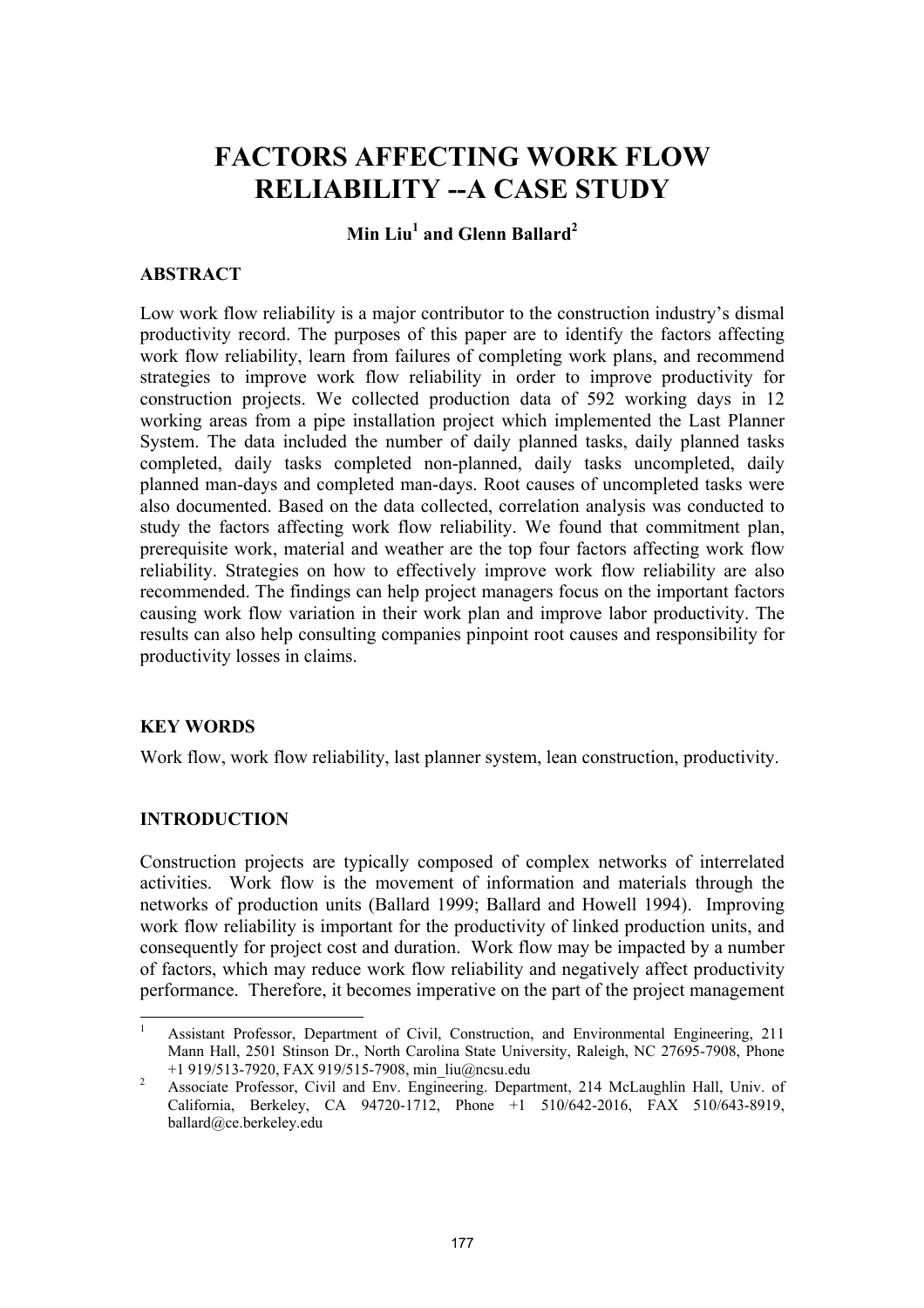to understand the impact such factors may have on the workflow and take measures to mitigate the impact in order to achieve a smooth workflow.

A recent research (Liu and Ballard, 2008) has proved the significant correlation between work flow reliability and labor productivity for construction projects. An indepth on what are the root causes of low work flow reliability is needed. This research studied failures of work plans and analyze them to actionable causes based on a comprehensive set of production data of a pipe installation project to fill this gap.

### **LITERATURE REVIEW**

Construction projects are composted of numerous interrelated tasks. A continuously updated reliable work plan is essential to co-ordinate the various aspects of the tasks and maintain high productivity. Last Planner System (LPS) has been used effectively to improve work flow reliability for construction projects. LPS uses PPC (Percent Plan Completed) to measure work flow reliability (Ballard 2000). PPC is the number of planned tasks completed divided by the total number of planned tasks.

A number of factors can impact work flow reliability. Material is one of the key factors. If the material delivery is delayed then the schedule task time or the dimension of material is wrong, workers have to be idle and tasks could not be completed on time. This hampers the work to be performed as well as impacts the flow of work downstream (Arbulu et al., 2005). It has also been recognized that reducing the variability in material deliveries reduces the backlog of the crew, who in turn can work without disruption due to waiting for material and hence, achieve a smooth workflow. With a more certain in-flow of work, more optimum sequences can be selected and better matching of labor resources can be done (Ballard and Howell, 1994).

The lack of prerequisites is another important factor affecting the workflow. Koskela et al (2002) identified the issue of the lack of prerequisites in terms of predecessor tasks (or other inputs) which may not necessarily exist. It leads to the situation in which a major share of tasks has not been commenced, chronically lacking one or more of their inputs.

Adverse weather conditions may also negatively impact work flow reliability. These conditions may result in temporary disruption of the work or may be severe enough to damage the work already performed. Both the cases leads to a non-uniform work flow and the latter case may result in a complex situation of claims, re-work, etc (Ballard, 1999). It has been shown that rains on projects have resulted in the craftsmen being sent home, leading to complete disruption of the workflow. Re-work due adverse weather conditions has also been reported on a number of construction projects (Thomas et al, 2003).

Other factors such as resource, safety, and equipment can also impact work flow reliability. This paper studies how those factors and their relationship with PPC and productivity in a case study.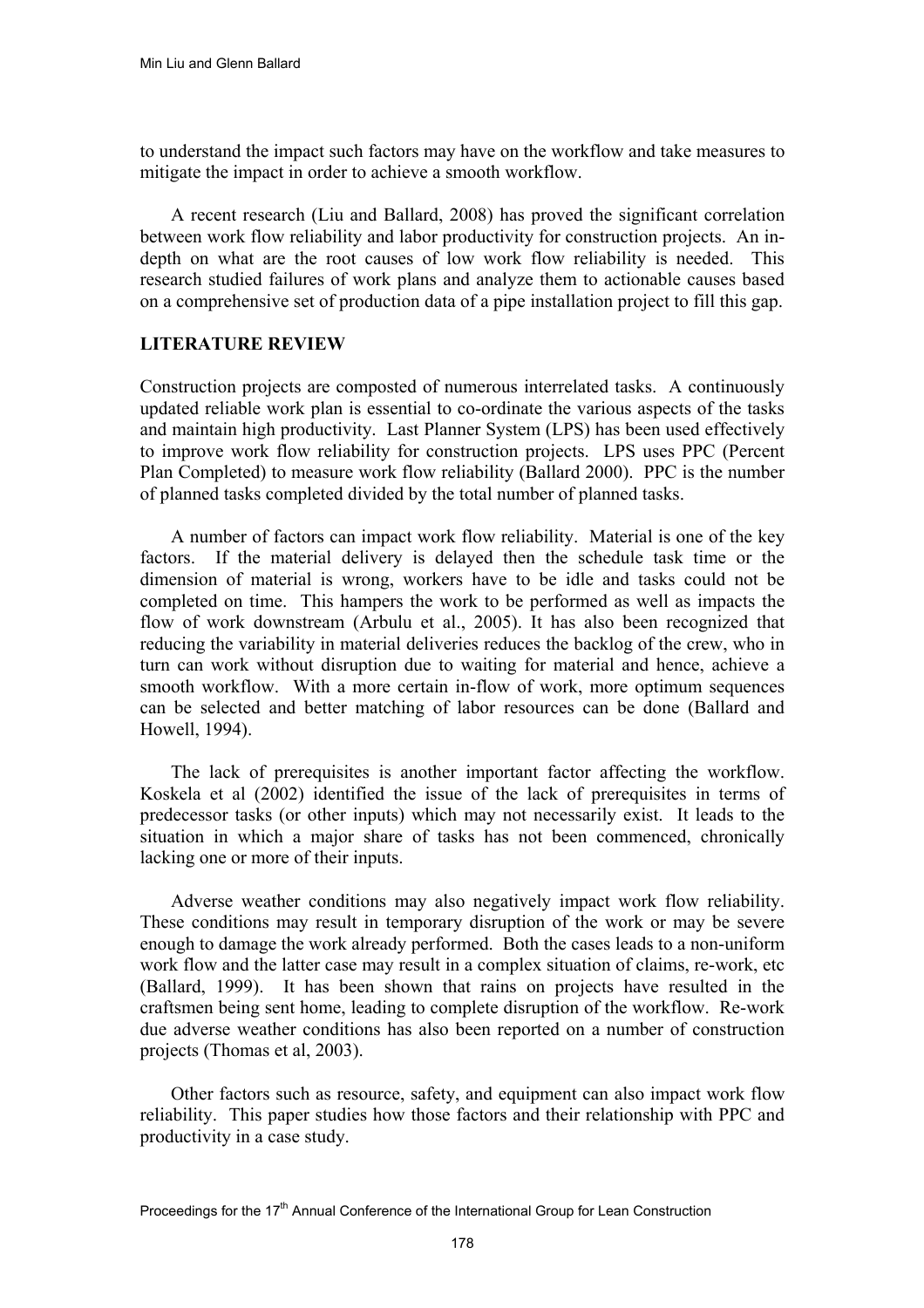## **PROJECT DESCRIPTION**

A case study was conducted to understand how factors affect work flow reliability. The case study project involved the construction of pipe for an oil refinery plant in mid west in U.S. The construction began in March 2005 and finished in May 2006. This study covers 592 workdays in 12 working areas. The activity being monitored was pipe installation, which includes four standard tasks: shake-out (identify pieces of pipe to be installed), erect, weld, and trim. The range of number of tasks on working days is from 2 to 165. The online production database keeps a daily record on the number of planned tasks, completed tasks as planned, completed tasks not planned, PPC, manhours planned, and manhours completed. The root causes why a task is not completed as planned are also recorded. The causes are divided into seven categories: commitment plan, weather, prerequisite work, resource, materials, equipment, and safety.

The crews were all composed of union journeymen. Crew size varied between 8 to 12 workers each week depending on the amount of available work in each area. Basically, each foreman and a largely stable crew worked on the same working area until that work was completed. According to the project manager, crowding was not an issue for any of the 12 working areas, all of which were outdoors. On the other hand, weather was a significant factor affecting work progress since the project was conducted in winter in Midwest. At the end of the project, welders were tested before being placed in production. The contractor had a reject rate below 3%.

## **DATA ANAYLSIS**

Four statistical analyses were conducted to find out 1) the frequency of root cause occurrences, 2) how root causes are related with each other, 3) how each root cause relates with work flow reliability which is measured by PPC, and 4) how each root cause relates with productivity.

## **1. ROOT CAUSE FREQUENCY ANALYSIS:**

The root causes of tasks not completed as planned were divided into seven categories: commitment plan, material, prerequisite work, weather, resource, safety, and Equipment. The meaning of each category is explained as below:

1. Commitment plan -- a task could not be completed as planned because 1) over commitment: Last Planner over estimated the amount of task could be completed in a daily work plan, 2) a bad plan: some prerequisites or crew/equipment/space interfere was forgotten to consider when the plan was made, or 3) the commitment plan was not followed in execution. An erect task (task ID: 18079) in working area A was planned to be done on January 9, 2006. This task needs 0.33 manhour. While all the material, equipment, prerequisite work, and resource were ready, the task could not be completed on January 9, 2006 because the crew did not have enough time to get it done. Three trim tasks, 0.25 manhour each, could not be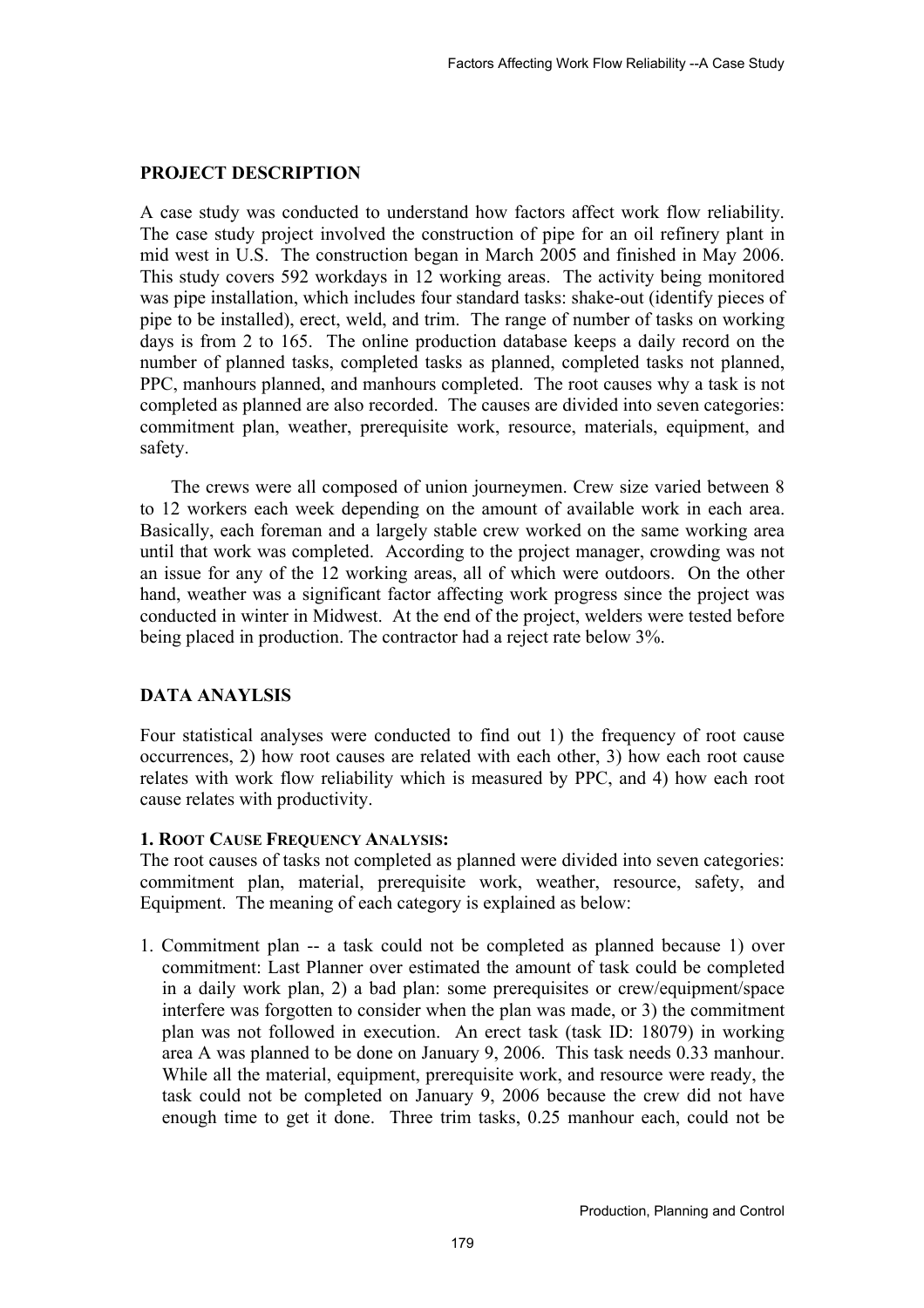completed that day for the same reasons. Those 4 tasks were replanned and completed on January 10, 2006.

 Another type of commitment plan problems is that some prerequisites or interference were not considered in the plan making process. Five tasks on January 18, 2009 in working area B were not completed because scaffold was not identified as a prerequisite when the plan was made. Five working hours were wasted due to this commitment plan problem.

Two trim tasks on December 2, 2005 in working area B could not be completed because workers were redirected to support compressor area equipment setting. Five tasks on October 4, 2005 in working area K were not completed because workers were redirected to accommodate civil needs for fireproofing pour.

- 2. Material -- a task could not be completed because material was not available or the material size or type was wrong. While late delivery was relatively easier to be pointed out, having wrong size or type of materials was harder to identify until the last minute when the material needed to be installed. Having materials not meeting the requirement is more common and usually takes longer to double check the size or type and make corrections. For example, an erect task (task ID: 76929) on Feburary 6, 2006 in area B could not be completed on time because the drawing dimensions of the pump lube oil connections do not match actual dimensions. The connection had to be refabricated. The task was rescheduled and completed on February  $17<sup>th</sup>$ . Four tasks on December 1, 2005 in working area B could not be completed because the spool was not fitting up properly and they had to investigate why before any corrections can be made. The tasks were completed on December 7 and 20.
- 3. Prerequisite work a task could not be completed because prerequisite work was not ready. For example, a weld task (task ID 37365) in working area B on February 8, 2009 was not completed because scaffold builders did not complete installing scaffold on time. The task was replanned and completed on February 9, 2009. An erect task (task ID 38018) in working area B on February 6, 2009 was not completed because a check valve was not heat treated. Three other tasks on the same day by the same crew could not be completed due to the same reason. Totally 4 manhours were wasted because valves were not heat treated ahead of time. Those tasks were replanned and completed on February 8.
- 4. Weather a task could not be completed due to weather condition (heavy rain, strong wind, or very low temperature). For example, a weld task (ID 36251) in working area B takes 2 workers working together for 0.75 hours. It was planned to be completed on February 3, 2006. It could not be completed on February 3 because the crew had to leave early when it rained. Two other tasks (trim, 0.25 manhour each) could not be completed on that day either. The 3 tasks were replanned and completed on February 6, 2006. No task on January 17, 2006 in working area B was completed due to heavy rain. The eleven tasks were completed on January 18, 19, and 23.

Proceedings for the 17<sup>th</sup> Annual Conference of the International Group for Lean Construction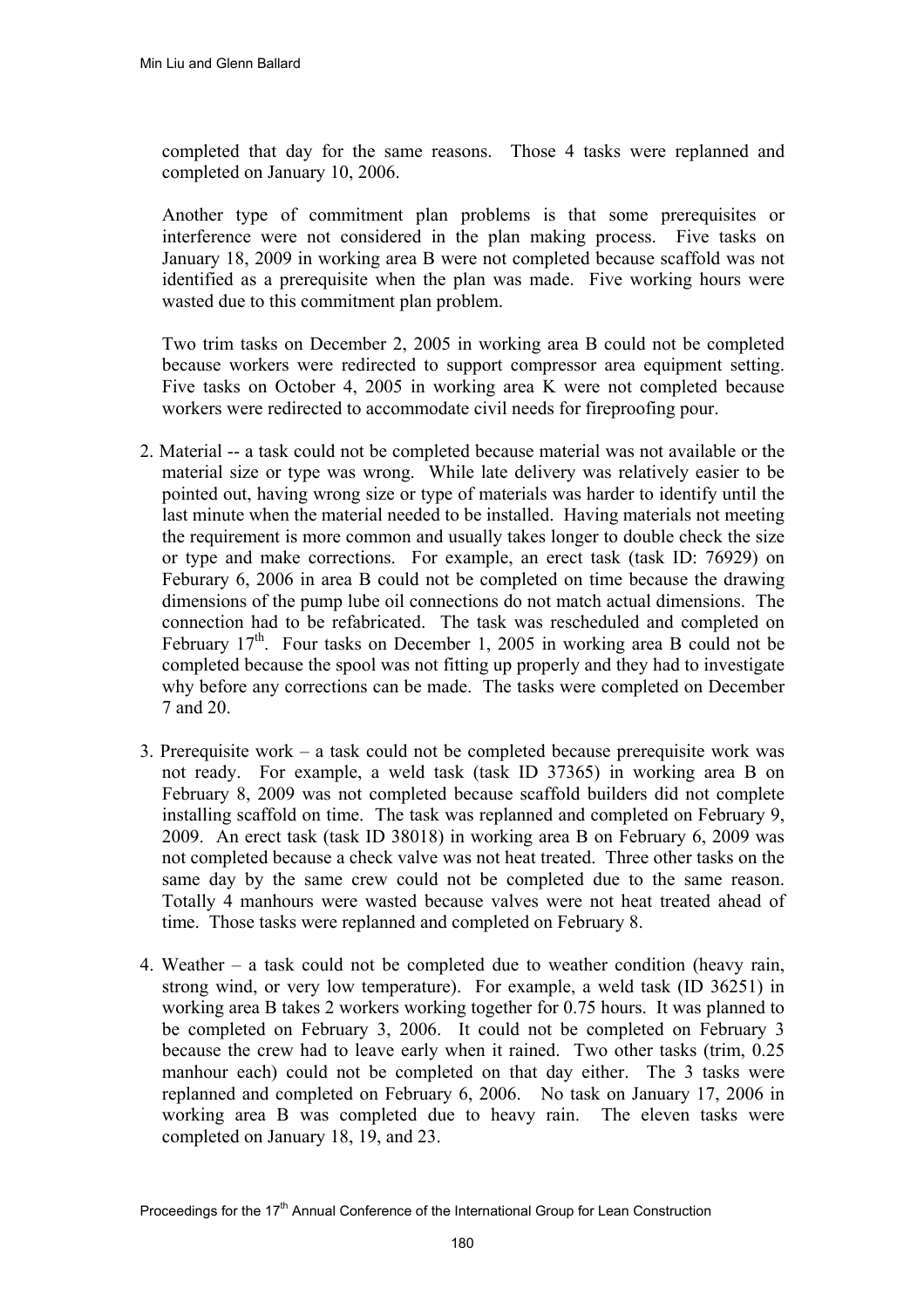- 5. Resource tasks could not be completed because workers were not available (absence or leaving early). For example, 6 tasks on February 14, 2006 were not completed because welder did not show up on that day.
- 6. Safety tasks could not be completed because 1) workers need to attend safety training or meetings, and 2) dangerous working situation may be caused by very low temperature or strong wind.
- 7. Equipment tasks could not be completed because crane was not available to lift pipes.

Figure 1 summarizes root causes of not completing tasks for 592 working days in 12 working areas. The occurrence of commitment plan problem is the highest, 1085. The occurrences of root causes which caused tasks not completed as planned are 329, 322, 304, 118, 47, and 28 respectively for material, prerequisite work not ready, weather, resource, safety training, and equipment.



Figure 1: Summary of the Root Causes for 12 Working Areas

Under commitment plan category, 10 out of 12 working areas have had 3 types of problems: 1) over commitment, 2) a bad plan, and 3) not following the plan. The breakdown is shown in Figure 2. Figure 2 shows that bad plan counts the largest portion in almost all working areas. The reasons could be 1) this it the first time the crew using Last Planner System, 2) missing considering some interference in crews, space, and equipment usage in making the plan. Emphasize communication in the Phase Schedule and First Run study can reduce this type of problem. Over commitment is the second largest problem in most working areas.

A statistic correlation analysis was conducted between the ratio of over commitment over total commitment plan and the ratio of bad plan over total commitment plan on the 12 working areas. It was found that they are significantly negatively correlated (correlation coefficient is -0.844 at 0.01 level). The reason may be when there was a bad plan for a task was made, a crew could not do the task as planned and had time to work on other tasks. Therefore, the chances of over commitment got lower. It was also found that the more total tasks planned for a working area, the more tasks could not be completed due to commitment plan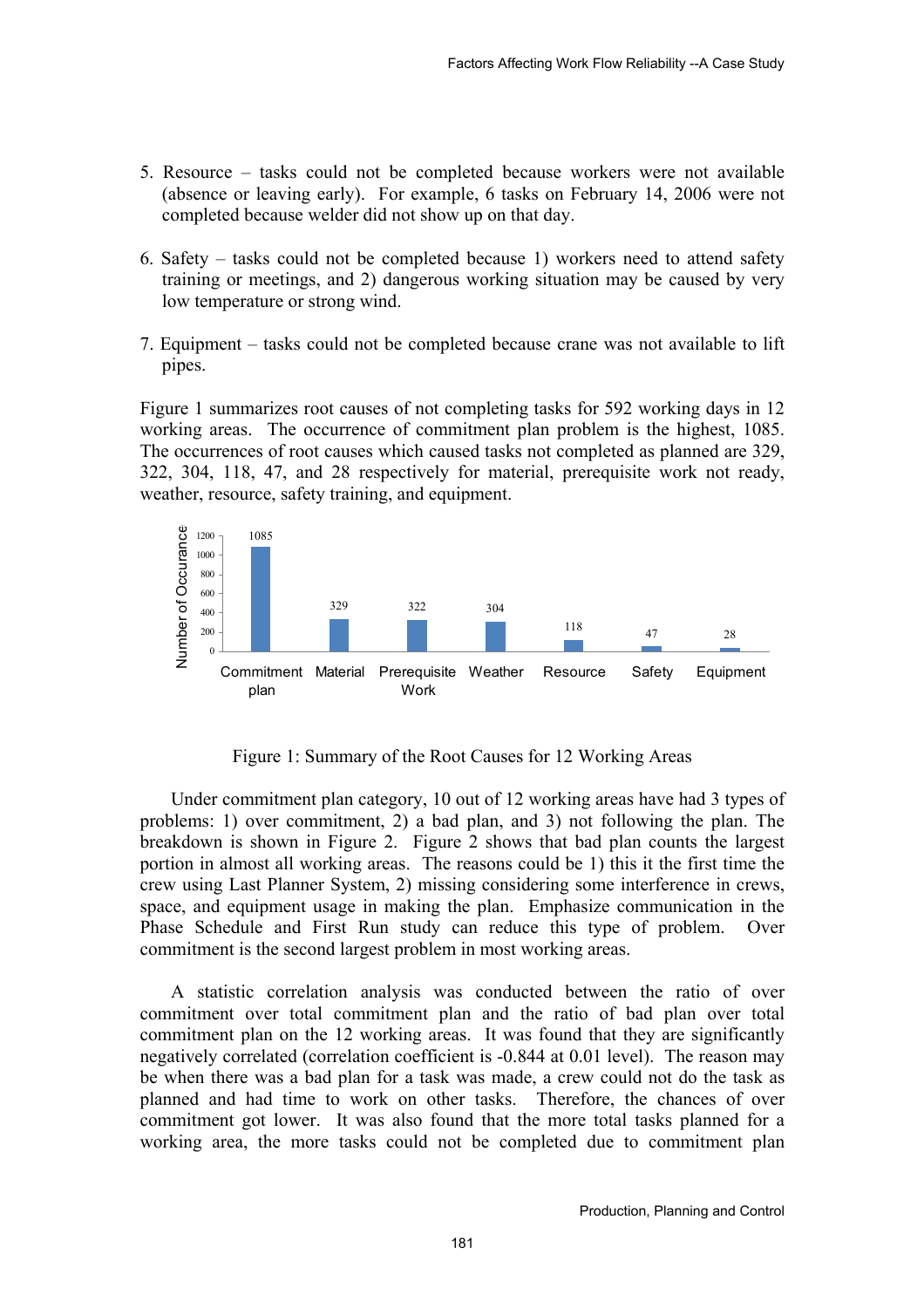problems (correlation coefficient is 0.588 at 0.01 level). With more tasks needed to be done, the interference between crews about space and equipment can get more complicated. Therefore, it is more likely to have commitment plan problems.



Figure 2: Breakdown of Three Types of Problems in Commitment Plan Root Cause

Breakdown of root causes in material are shown in Figure 3. It shows that while late delivery or missing material problem exists in 9 out of 12 working areas, the most common problem is that material type or size was wrong. 276 of 329 material root causes are related to material size or type problem, which counts 84%. Crews found that the material could not fit in when they need to install it. Sometimes drawing dimension of a pipe spool did not match actual dimension. Sometimes a spring can was at the full adjustment, but was still 1 inch short. Some on-site modifications were adequate. Some material needed to be returned to fabricator for adjustment, which took more than two weeks.



Figure 3: Breakdown of Two Types of Problems in Material Root Cause

#### 2. **CORRELATION ANALYSIS AMONG THE ROOT CAUSES**

Proceedings for the 17<sup>th</sup> Annual Conference of the International Group for Lean Construction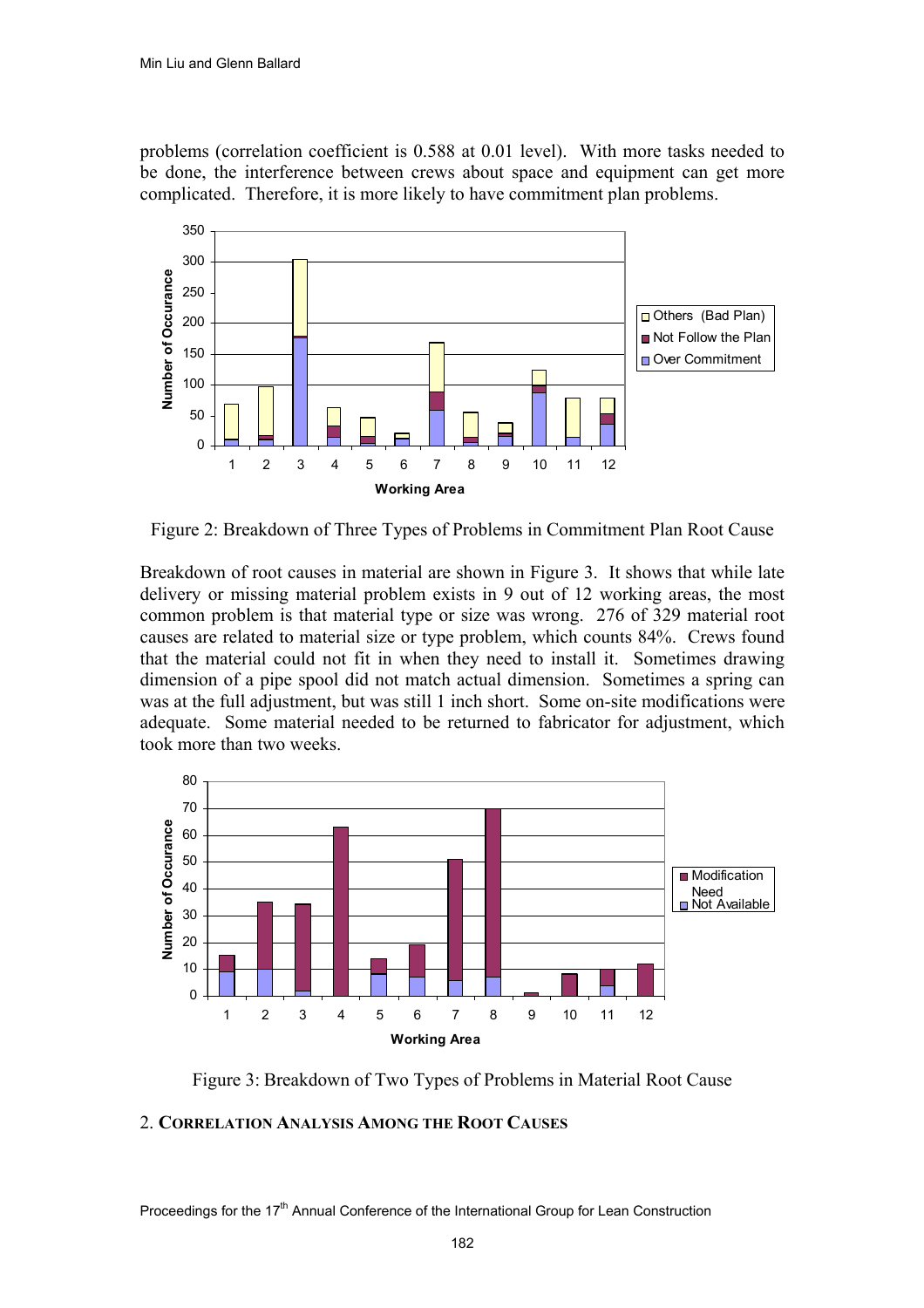A correlation coefficient test was conducted among the daily occurrence of the root causes in the 592 working days. Correlation coefficient is a measure of the degree of linear association between two variables. The higher the correlation coefficient value, the stronger correlation exists between two variables. Statistical significance level is also tested. Two variables significantly correlated at 0.05 level means there is less than 5% chance of declaring a correlation significant when the population correlation is actually zero.

Two significant correlations were found: 1) equipment and prerequisite work are significantly correlated. The correlation coefficient is 0.150 at 0.05 significant level, and 2) equipment and material are significantly correlated. The correlation coefficient is 0.167 at 0.05 significant level. The results show that two pairs of root causes (equipment and prerequisite work, equipment and material) are significantly correlated. The more root causes associated with equipment occur, the more prerequisite work and material problems happen. But the correlations are not very strong. No other significant correlation among other root causes is observed.

### **3. THE RELATIONSHIP BETWEEN PPC AND ROOT CAUSE**

The correlation coefficient between PPC and each root cause is tested. The results are shown in Table 1. Every root cause is significantly negatively correlated with PPC. Commitment plan and PPC have the largest correlation and coefficient value, which means the more commitment plan problems, the lower the PPC. In order to improve PPC, it is important to reduce the occurrences of the root causes.

# **4. THE RELATIONSHIP BETWEEN PRODUCTIVITY AND ROOT CAUSE**

Productivity is measured by:

$$
Productivity = \frac{Completed Man-days}{Total Planned Man-days}
$$
 Eq. 1.

|                               |            | W | <b>PW</b> | M |                                                                            |  |
|-------------------------------|------------|---|-----------|---|----------------------------------------------------------------------------|--|
| <b>PPC</b>                    | $-0.423**$ |   |           |   | $-0.365**$   $-0.216**$   $-0.083*$   $-0.228**$   $-0.118**$   $-0.117**$ |  |
| Productivity $\vert$ -0.387** |            |   |           |   | $-0.344**$   $-0.201**$   $-0.072*$   $-0.217**$   $-0.110**$   $-0.123**$ |  |

Table 1: Analysis on How Root Causes Affect PPC and Productivity

CP= Commitment Plan, W= Weather, PW=Prerequisite Work, R= Resource, M=Materials, E=Equipment, S=Safety

\*\*significant level at 0.01, \* significant level at 0.05

The correlation coefficient analysis between productivity and root causes is listed in Table 1. The results show that each root cause has significantly negative impact on productivity. In order to improve productivity, it is important to reduce the root causes.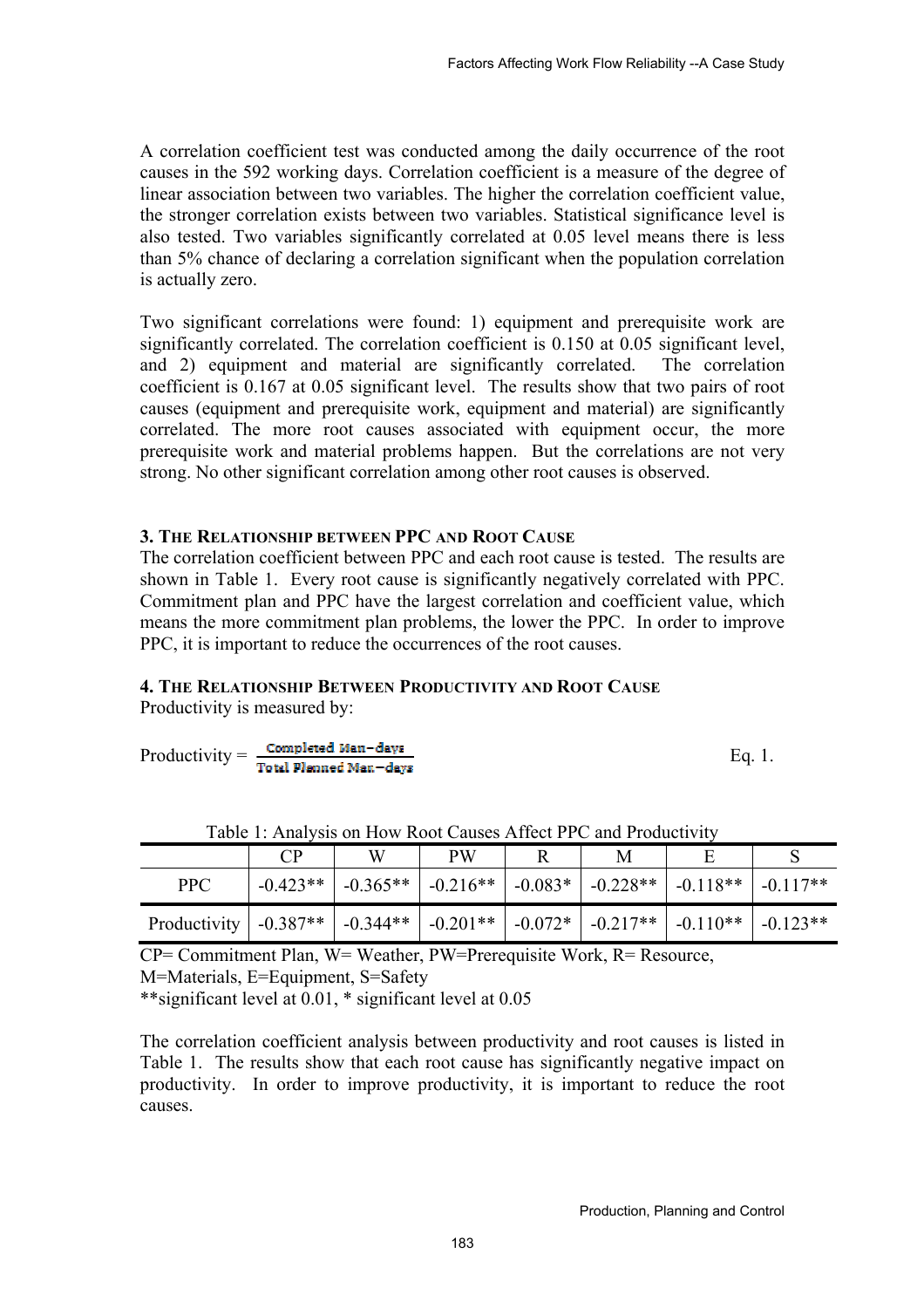#### **CONCLUSION**

This study found that commitment plan, material, prerequisite work, and weather are the top four root causes of tasks not completed as plan in the pipe installation project. Under commitment plan category, there are three types of problems: 1) over commitment, 2) not following plan in execution, and 3) a bad plan. It was found that over commitment and bad plans are the main reasons for reduced work flow reliability in most working areas. Under material category, while late delivery of material was easy to identify, wrong size or type of material was not discovered until the scheduled installation. That is actually the major reason of low work flow reliability. Making adjustment of material usually takes a long period of time, which can significantly disrupt work plan and reduce productivity.

It is found that all seven root causes are significantly negative correlated with PPC and productivity. The seven root causes are commitment plan, material, prerequisite work, weather, equipment, resources, and safety.

The correlation among root causes is not strong. Only two pairs of factors, equipment and prerequisite work, equipment and material are significantly correlated at the 0.05 level.

In order to improve work flow reliability and productivity, it is recommended that project managers and foremen focus on those root causes, especially commitment plan, material, and prerequisite work. Making plans based on realistic estimation of productivity, following plans in execution, and consistently conducting First Run Study can help reduce commitment plan type problems. Those strategies are hard to follow when management is under the pressure of tight schedule, which is very often the case in reality. Support from the organization leadership and empowerment of field management are important to make it happen.

It is also critical to enhance effective communication and coordination at the field management level as well as at the external level among owners, designers, and fabricators to reduce material problem and lead time to resolve the problem. It is usually easier to identify the problem of missing or delayed delivery of material than to find out the type or size of material is wrong. The later one is significantly more common and it takes much longer to have the problem resolved. Showing all related parties how pervasive the problem is and how much wastes are caused can help people to realize it is crucial to take action now.

#### **REFERENCES**

- Arbulu, R. J., and Koerckel, A. (2005). "Linking production-level workflow with material supply." Proceedings of the 13th Conference of the International Group for Lean Construction, Sydney, Australia.
- Ballard, G. (1999). ''Improving work flow reliability.'' Proceedings of the 7th Conference of the International Group for Lean Construction, University of California, Berkeley, California, 275–286.

Proceedings for the 17<sup>th</sup> Annual Conference of the International Group for Lean Construction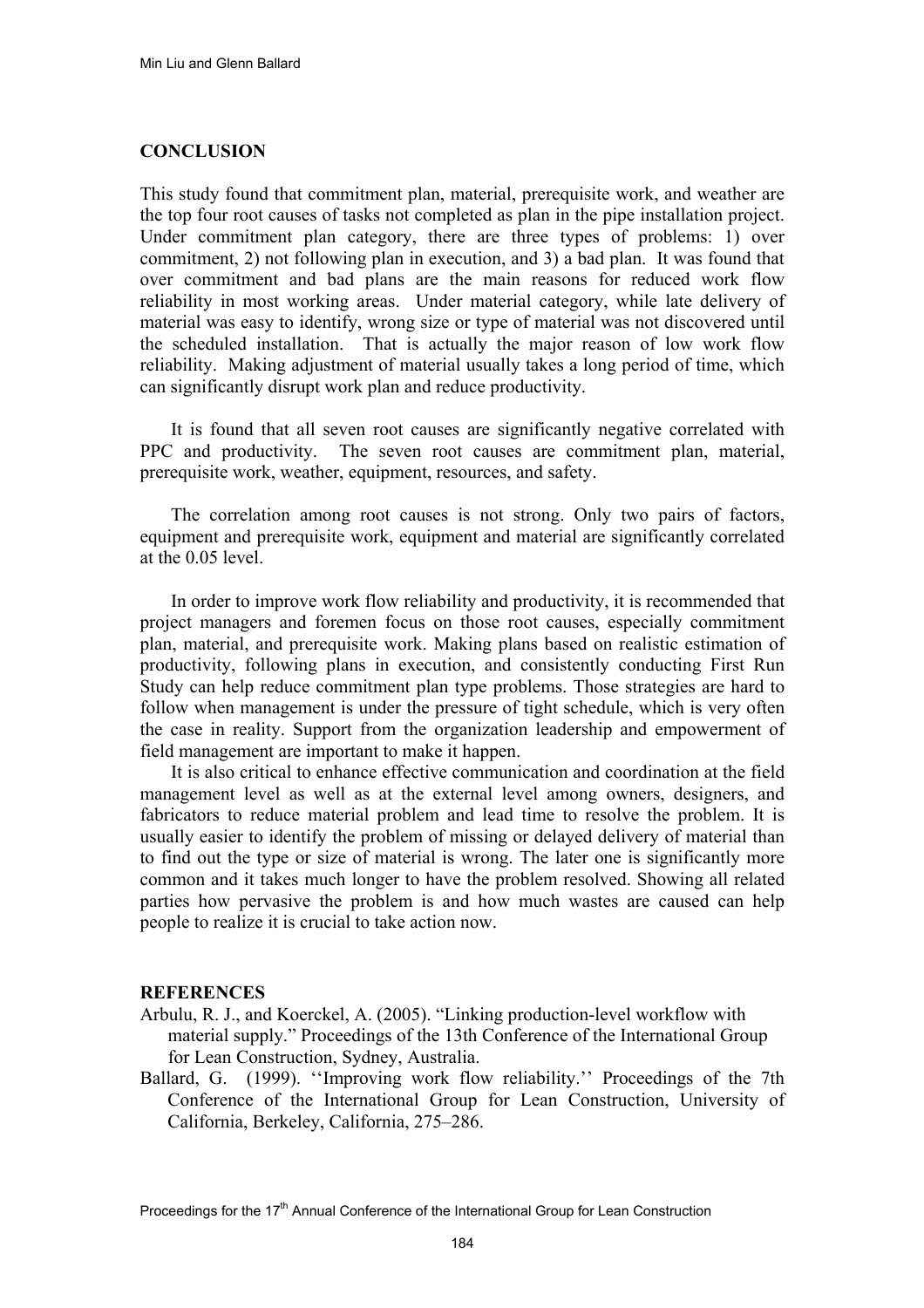- Ballard, G. (2000). "The Last Planner System of production control," thesis, presented to University of Birmingham, at Birmingham, United Kingdom, in fulfillment of the requirements for the degree of Doctor of Philosophy.
- Ballard, G., and Howell, G. (1994). "Implementing lean construction: Improving downstream performance." Proceedings of the 2nd Conference of the International Group for Lean Construction, Santiago, Chile.
- Bertelsen, S., Koskela, L., Heinrich, G., and Rooke, J. (2007). "Construction physics." Proceedings of the 15<sup>th</sup> Conference of the International Group for Lean Construction, Lansing, Michigan.
- Koskela, L., and Howell, G. (2002). "The underlying theory of project management is obsolete." Proceedings of the PMI Research Conference, Seattle, Washington, U.S.A., 293–302.
- Liu, M., and Ballard, G. (2008). "Improving Labor Productivity Through Production Control." Proceedings of the  $16<sup>th</sup>$  Conference of the International Group for Lean Construction, Manchester, UK.

Shingo, S., (1988). "Non-stock Production." Productivity Press, Cambridge.

Thomas, H. R., Horman, M. J., Minchin, R. E., and Chen, D. (2003). "Improving labor flow reliability for better productivity as lean construction principle." Journal of Construction Engineering and Management, 129(3), 251–261.